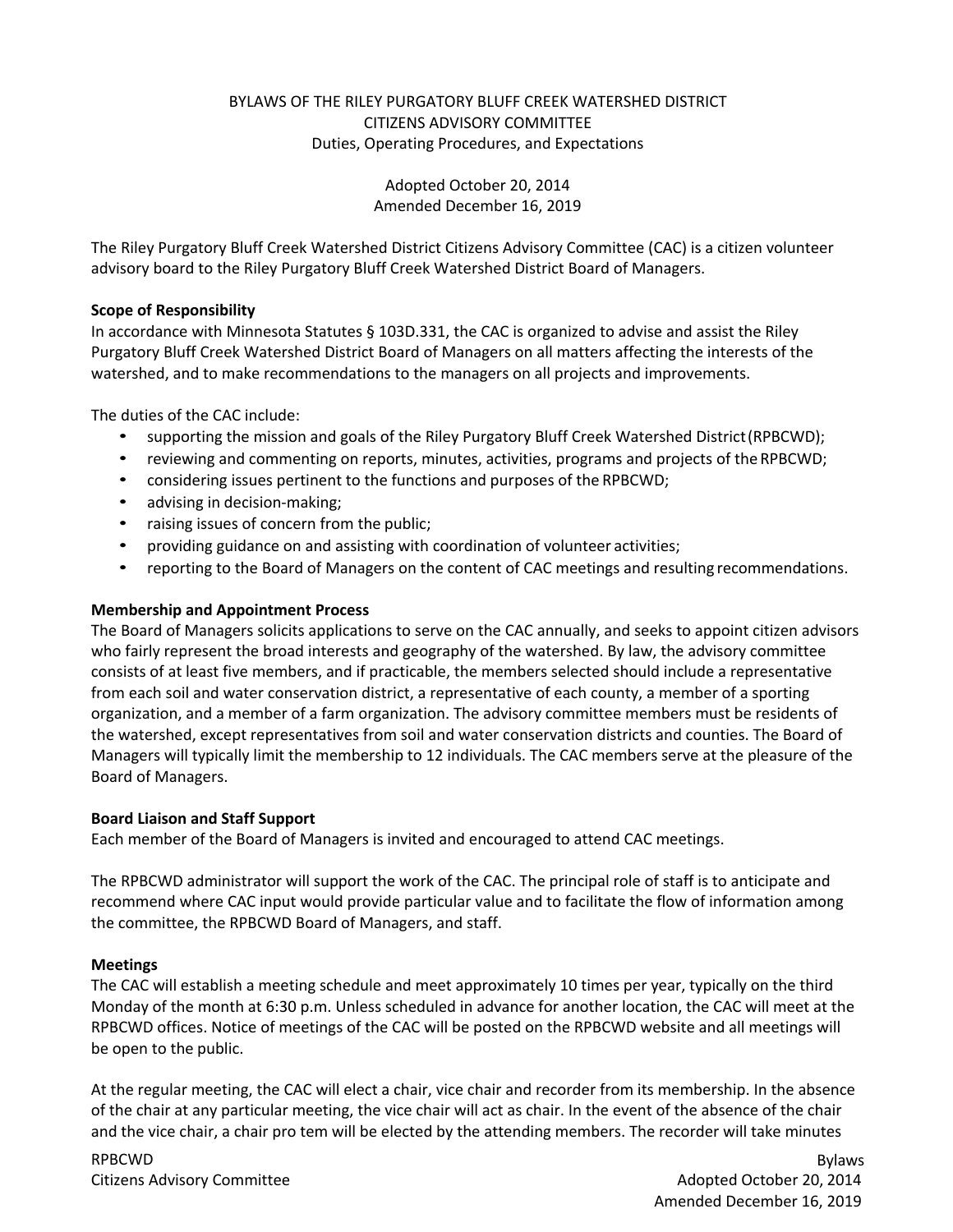and have them available for inclusion in draft form in the packet for the next Board of Managers and for review and approval at the subsequent meeting of the CAC. The CAC chair or other representative chosen by the chair will report to the managers on the content of the CAC meetings.

A majority of the appointed members will constitute a quorum to do business. Any action taken by the CAC will be by a majority vote of members present. No member may appoint a proxy for any vote.

### **CAC Member Expectations and Commitments**

The RPBCWD believes the CAC will work most productively when its members are committed and knowledgeable, and work together as a team, and therefore has the following expectations of CAC members:

- Commit to contribute to the RPBCWD's efforts to improve, protect and restore water resources in the watershed;
- Attend a new-member orientation to become familiar with the RPBCWD's mission and understand the roles and relationships of the committee, staff and RPBCWD Board ofManagers;
- Make a serious commitment to prepare and actively participate in the committee's work and develop a strong working relationship with other committee members;
- Regularly attend committee meetings, and notify the chair and vice chair in advance if unable to attend a meeting;
- A member's record of attendance will be considered during the annual CAC member appointment process, and a member's unexcused absence from two or more regular meetings in a year or absence from one-third or more of the regular meetings in a year may be reported, at the CAC's discretion, to the Board of Managers;
- each member of the CAC is encouraged to attend the meetings of the Board of Managers;
- Consider the perspectives of the watershed's diverse constituency in committee discussions and decision-making processes, taking care to disclose any time when an issue before the CAC would substantially affect the member's economic interests or those of an associated business; and
- Refrain from making public comments or statements that misrepresent the RPBCWD, its decisions or policies, including written or verbal comments to the media, on blogs, websites, or other forums where it is reasonably foreseeable that the comments will become known to the public at large.

## **Code of Conduct:**

- 1. Show up on time and come prepared; notify the chair prior to the meeting if you will be absent
- 2. Contribute to meeting goals
- 3. Strive to meet the stated purpose and expected outcomes of the meeting
- 4. Encourage participation and opinion sharing from everyone
- 5. Listen actively with an open mind
- 6. Stay on point and on time
- 7. Communicate openly, critiquing ideas rather than individuals
- 8. Treat all participants with kindness, respect and consideration, valuing a diversity of views and opinions
- 9. Defer to the Chair and her/his role in guiding the meeting

All members are responsible for their own good conduct when participating in the CAC and are expected to know and understand these Bylaws, Duties, Operating Procedures, and Expectations.

These bylaws may be amended by a two thirds majority vote of the CAC members following 30 days written notice of the proposed amendment.